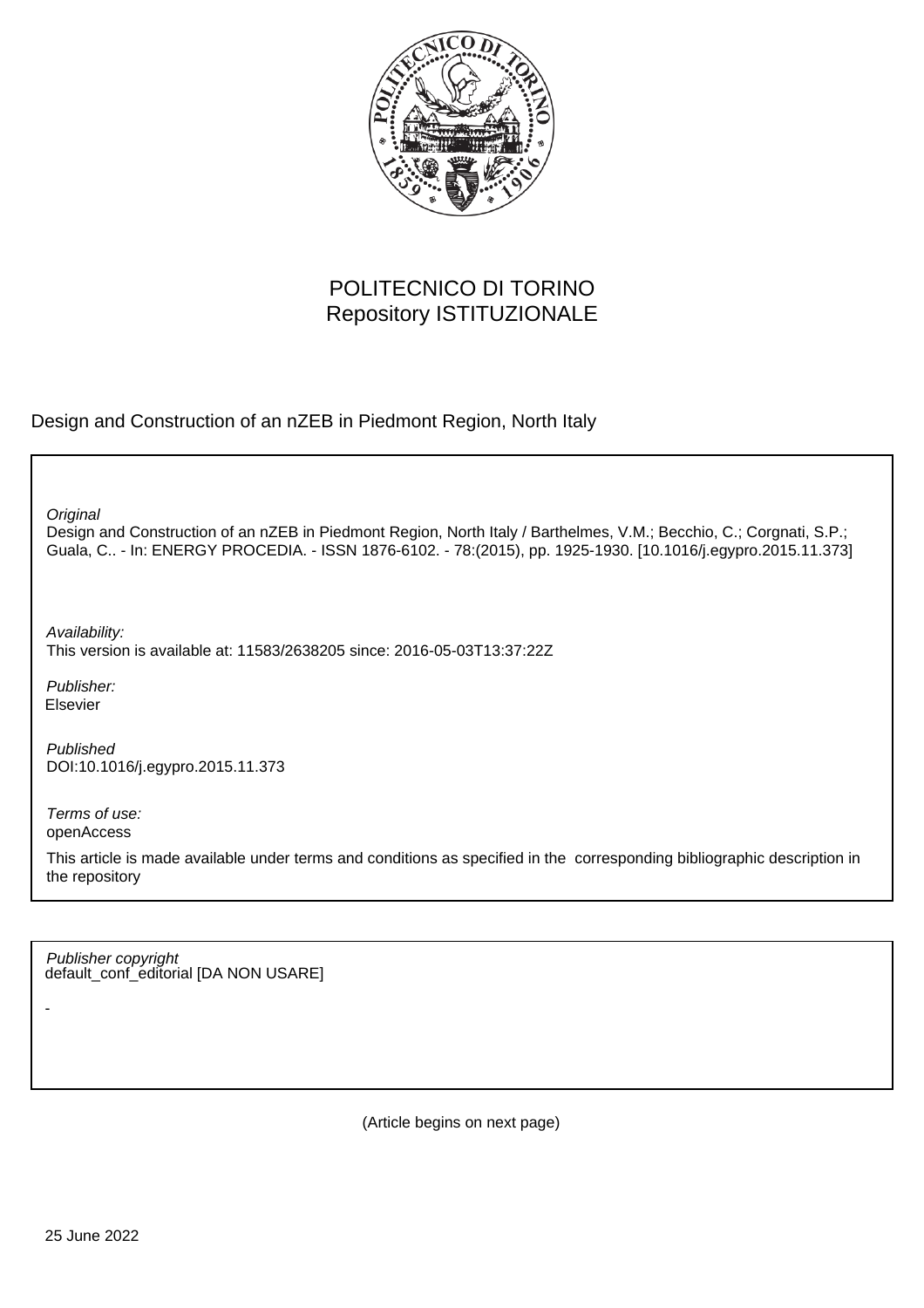



Available online at www.sciencedirect.com



Energy Procedia

Energy Procedia 78 (2015) 1925 - 1930

# 6th International Building Physics Conference, IBPC 2015

# Design and construction of an nZEB in Piedmont Region, North Italy

V.M. Barthelmes<sup>a</sup>, C. Becchio<sup>a\*</sup>, S.P. Corgnati<sup>a</sup>, C. Guala<sup>a</sup>

*a DENERG - Politecnico di Torino, Corso Duca degli Abruzzi 24, Torino 10129, Italy* 

### **Abstract**

Nowadays in nZEB designing it is fundamental taking into account both the energy and the economic perspective right from the preliminary phases of the project. Success in realizing nZEB lies in finding the right balance between energy performances, architectural quality and costs, which include investment, maintenance and running costs, incurred by the project owner during a defined period.

This paper analyzes CorTau House in terms of architectural aspects, energy performances and economic viability. It represents a significant Italian design experience in which the architectural quality of the refurbishment of a traditional rural building is combined with high-performing energy solutions.

© 2015 The Authors. Published by Elsevier Ltd. © 2015 The Authors. Published by Elsevier Ltd. This is an open access article under the CC BY-NC-ND license (http://creativecommons.org/licenses/by-nc-nd/4.0/).

Peer-review under responsibility of the CENTRO CONGRESSI INTERNAZIONALE SRL

*Keywords:* nZEB; low energy building; cost-optimal analisys; energy dinamic simulation; economic evaluation; global cost; cost optimality

# **1. Introduction**

The EU Commission's Roadmap showed that greenhouse gas emissions in building sector should be reduced by around 90% by 2050 compared to 1990 [1]. The most immediate and cost-effective way of achieving this target is through a combination of cutting energy demand in buildings through increased energy efficiency and wider deployment of renewable technologies. The recast of the Directive on the Energy Performance of Buildings (EPBD) [2] represents a strong engagement for reducing energy consumptions and improving energy efficiency of the building stock. In particular, it defined all new buildings will be nearly-zero energy buildings (nZEBs) by the end of 2020; this represents a real step-change relative to the current way of designing and building, both from an

<sup>\*</sup> Corresponding author. Tel.: +39 011 447 1778; fax: +39 011 090 4499. *E-mail address:* cristina.becchio@polito.it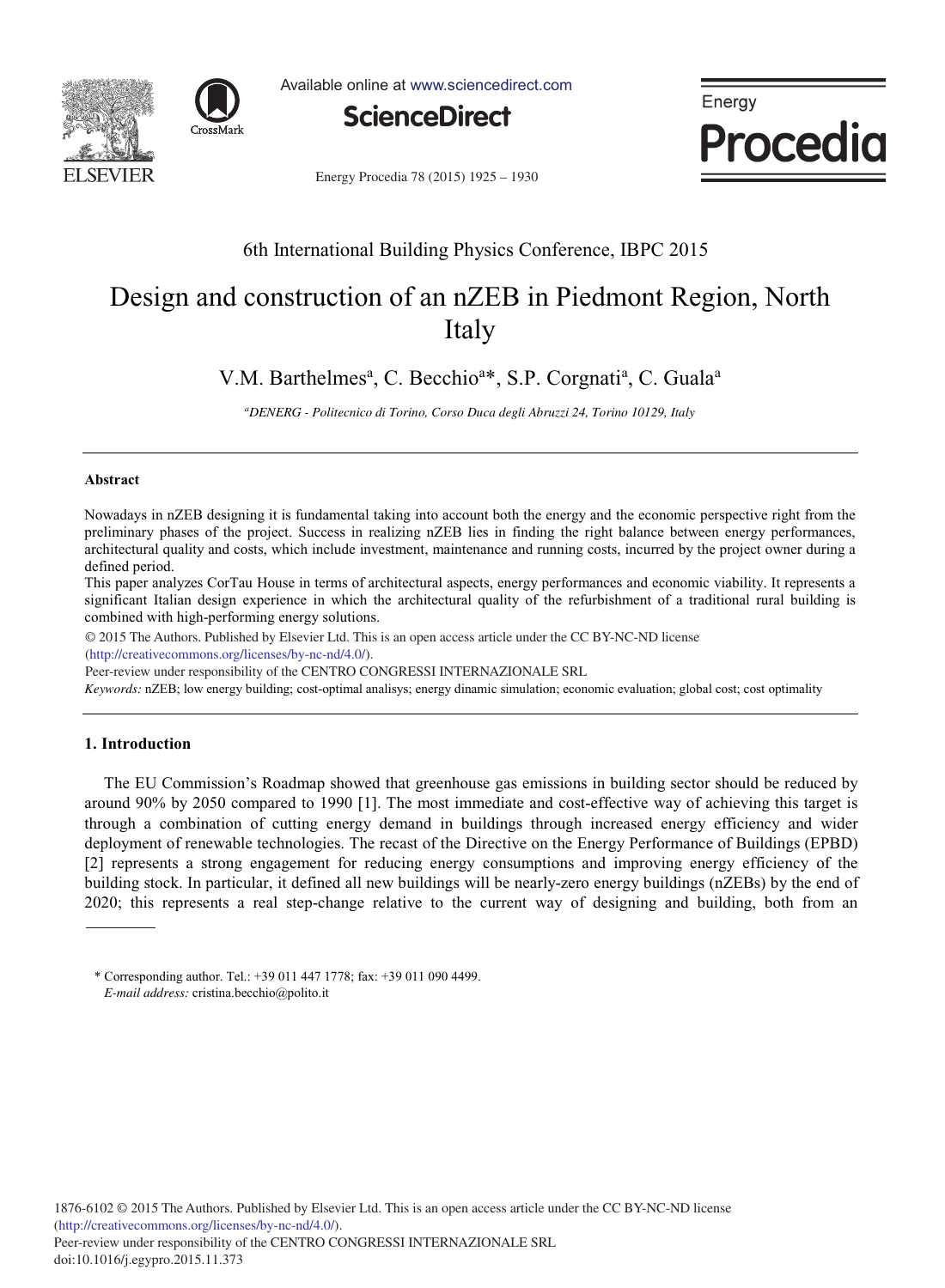architectural perspective and from the side of technical systems, including HVAC. In the Directive "nearly-zero energy building" means a building that has a very high energy performance; the nearly zero or very low amount of energy required should be covered to a very significant extent by energy from renewable sources produced on-site or nearby.

Due to criticalities which have arisen around the nZEBs cost efficiency, EPBD also tried to spread economic evaluations. It thus set a comparative methodology framework to guide Member States into the definition of minimum building energy performance requirements with a view of cost-optimality. Cost-optimal levels can be seen as a first step towards the achievement of nZEB target; they refer to the energy performance in terms of primary energy leading to the minimum life cycle cost. The extra-cost in terms of initial investment in realizing an nZEB could be recovered through fuel savings during building life cycle.

In this paper a single-family house located in Piedmont Region (North Italy) was analyzed in terms of architectural design, energy performances and economic restrictions. The case-study pursues the dual objective of combining cost-optimal and nZEB requirements with architectural quality principles. The aim is to illustrate the challenge of designing and building a nZEB, by examining how the purpose of costs control and the energy efficiency targets have influenced the architectural configurations and their evolution, since the first concept. In particular, cost-optimal methodology [3] was followed in order to identify nZEB configurations that represent the cost-optimality. Energy evaluation was performed by means of the dynamic energy simulation software EnergyPlus [4], while costs valuation was performed according to global cost method from EN 15459:2007 [5].

#### **2. The case-study**

CorTau House represents a significant Italian design experience in which the architectural quality in the refurbishment of a "curmà", a traditional rural building widely diffuse in Piedmont Region, is combined with using high-performing energy solutions. For this reason it represents a good example of the implementation and replicability of a high-performing building model at regional and national levels.

Building construction started in March 2014 and is still in progress. The single-family house, adapted to the preexisting structure, is all-electric and supplies its energy demand through self-generation of electricity from a solar photovoltaic system.

The traditional rural framework surely influenced the architectural project, whose aim is to preserve and to enhance the distinctive features of the existing rural building. The new volume is inserted under the preexisting roof, whose wooden structure and tiles covering were maintained, like the brick pillars (Fig. 1.a).

The first architectural concept (Fig. 1.b) consists of a split-level house characterized by an articulated frame of reinforced concrete bearing-walls and slabs [6]. This concept was put aside since too much expensive. Leading by wrapped economic restrictions the project was modified in the current single-storey volume (Fig. 1.c). Net floor area (130 m<sup>2</sup>) and volume (net conditioned volume =  $390 \text{ m}^3$ ) were reduced; interior spaces are thus optimized and compacted limiting energy losses through the envelope and, consequently, energy needs for space heating and cooling. This is a clear demonstration that, since the preliminary phase of the project, the architectural design was driven by energy targets together at the same time with owners' request of strictly cost control, both initial investment costs and future running costs.

An ancient intuitive know-how consisting in bioclimatic architecture principles guided the architectural design team in the new building planning. Indeed, as the preexisting rural building presented a fully-open southern façade and a blind northern façade, the new volume is characterized by a mostly glazing southern façade while the northern one presents few little windows (Fig. 1.b). On the South side windows are equipped with exterior horizontal overhangs carefully designed in order to maximize useful solar gains in winter and avoid overheating in summer; the arrangement of some tree and hedges was studied accurately with the dual function of acoustic protection and solar control. In the analyzed Mediterranean climate (Italian Climate Zone E, 2549 Degree Days), indeed, nZEB design challenge can be summarized in a careful building planning that permits to obtain indoor comfort conditions in both winter and summer with very low energy consumption. The adopted strategies consist of a strongly insulated building envelope that is also very tight with low infiltration airflow; the thermal insulation layer is placed on the external surface of the walls, in order to increase the inside thermal inertia of the house; a mechanical ventilation system equipped with high efficiency heat recovery exchanger guarantees good indoor air quality.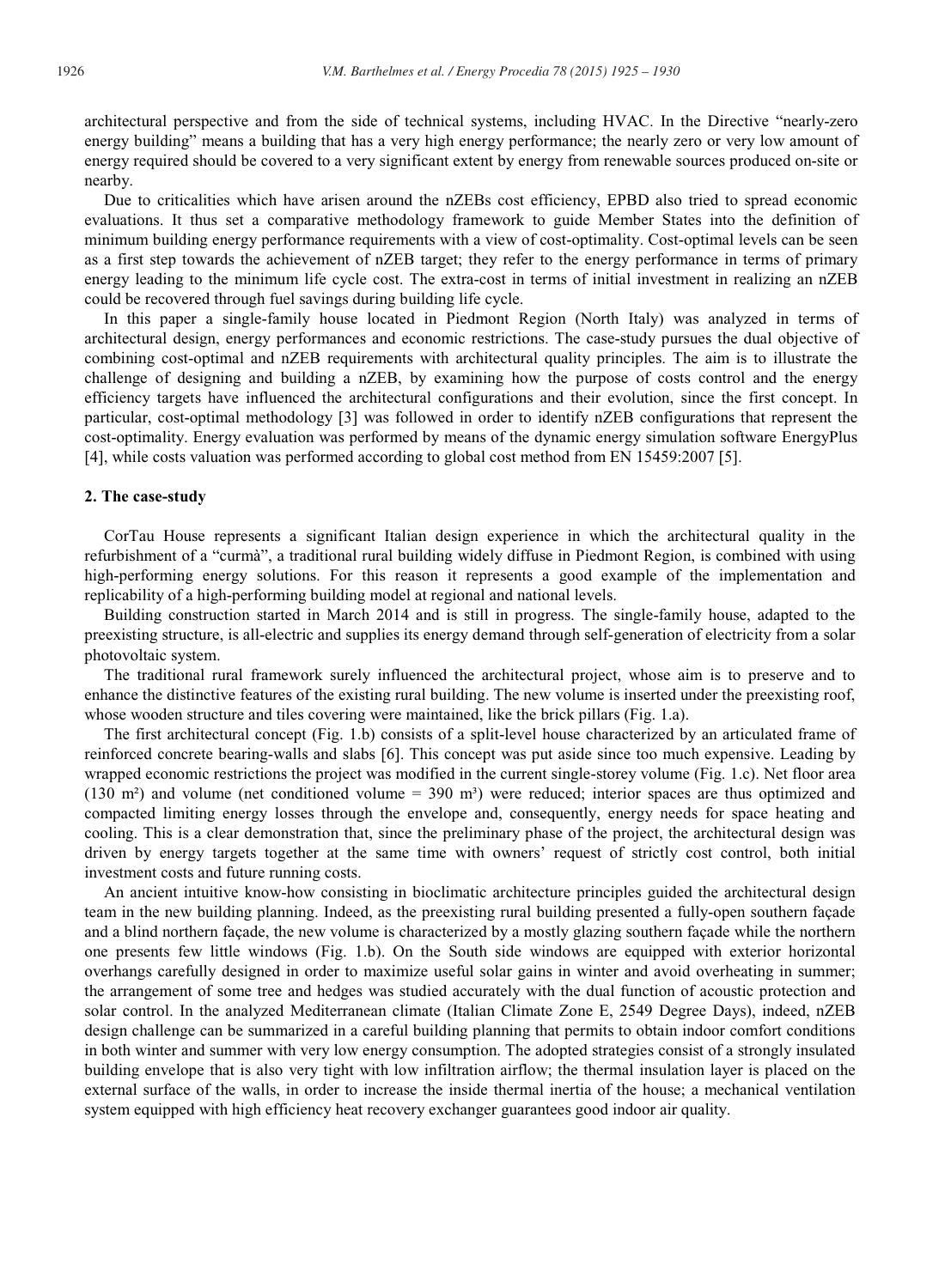

Fig. 1. (a) The preexisting rural building, south front; (b) the first design concept; the current architectural design.

#### *2.1. Building envelope and HVAC system features*

The house structure is characterized by reinforced concrete bearing-walls oriented in North-South direction, which have the dual function of acting as structural elements and including building systems in dedicated cavities. Plasterboard partition walls placed between living and sleeping areas provide the acoustic insulation among these two house macro-areas thanks to inserted acoustic insulating material. All the reinforced concrete bearing-walls and slabs were cast on-site; a custom wooden formwork was realized expressly for the fair-faced concrete roof slab due to the need to obtain a homogenous smooth surface.

The whole vertical envelope, constituted by both reinforced concrete bearing-walls and infill masonry walls, is covered with a 16-cm exterior insulation layer made of rock-wool panels ( $U_{wall} = 0.15$  W/m<sup>2</sup>K). The same insulating material was adopted also for the slabs ( $U_{floor}$  slab = 0.19 W/m<sup>2</sup>K,  $U_{celling}$  = 0.15 W/m<sup>2</sup>K), having the wisdom to choose high-density compression resistant panels ( $\lambda = 0.037$  W/mK;  $\rho = 150$  Kg/m<sup>3</sup>). The floor slab consists of a concrete casting incorporate disposable formworks in recycled plastic realizing a ventilated under-floor cavity for one portion; in the remaining part the casting is realized on a gravel layer as damp proofing. The thermal bridge between external infill masonry walls and floor slab is eliminated with an intermediate 8-cm cellular-glass insulation layer, which provides also excellent barrier to rising damp.

Windows are composed by aluminum frame with thermal break with low-e triple-pane glass with argon (U<sub>window</sub>)  $= 0.96$  W/m<sup>2</sup>K). Thermal bridges are eliminated through a careful study of anchoring and joints between external insulation layer and window wooden sub-frames.



Fig. 2. (a) casting of the floor slab above disposable formworks; (b) structure of the house with insulation layers; (c) roof details.

With regard to the building primary system, a controlled mechanical ventilation (CMV) system with heat recovery and dehumidifier is combined with radiant floors for space heating and cooling in all areas with the addiction of electric radiators in the bathrooms. Space heating and cooling is provided by a water-to-water heat pump that supplies also domestic hot water (DHW) production. As explained previously, the CorTau House represents a model of all-electric building (the kitchen indeed is furnished with electric stove and oven); according to nZEB definitions a distinctive element of the building is thus the possibility to ensure the energy independence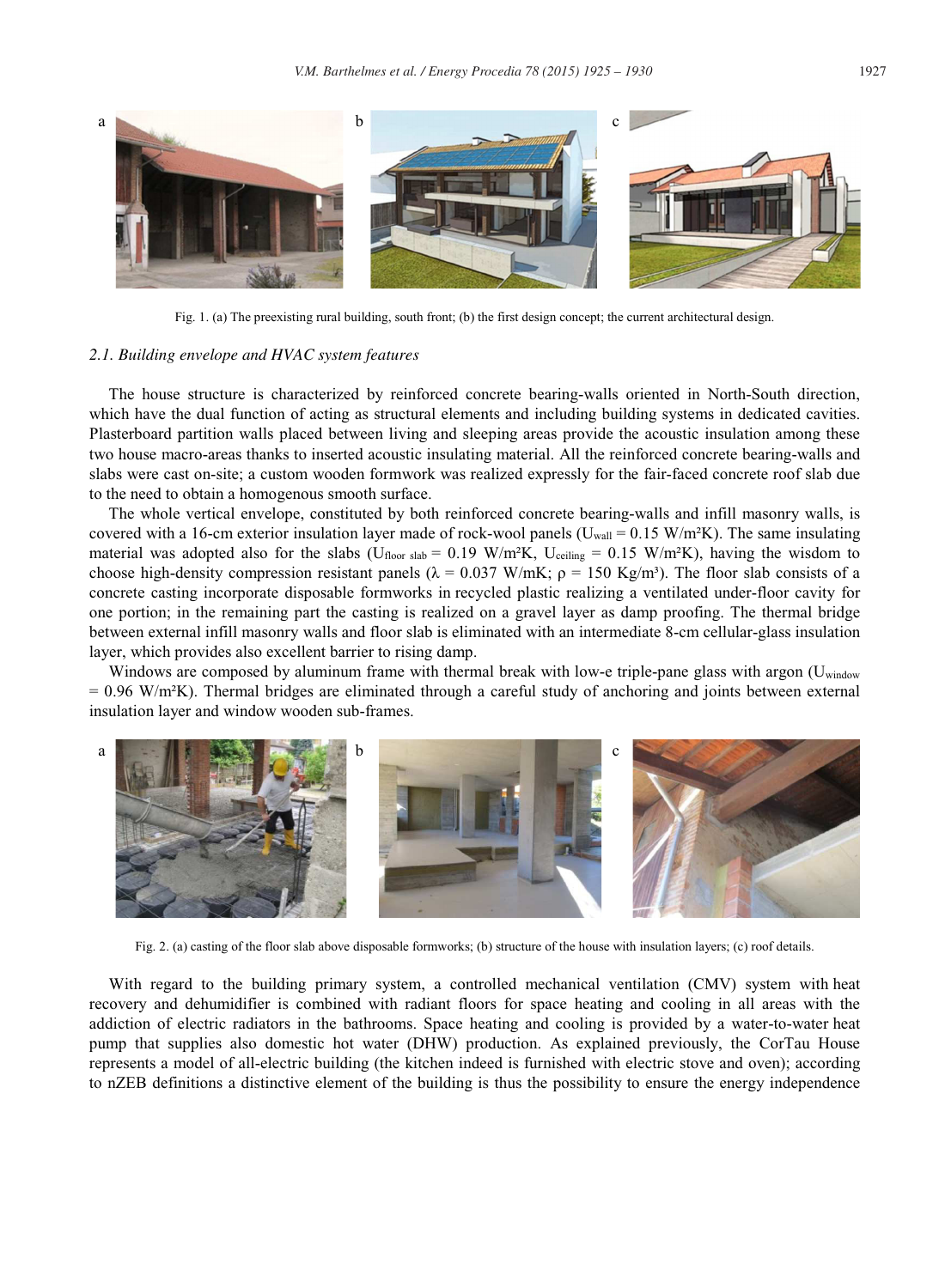from fossil energy sources. All electricity needs of the building for space heating and cooling, ventilation, lighting, equipment, is covered by a 7 kW<sub>peack</sub> grid-connected PV system installed on the roof.

## **3. Cost-optimal methodology as a design tool**

As previously explained, in the preliminary design phase cost-optimal methodology was followed in order to identify nZEB energy configurations that represent the cost-optimality; specifically, the methodology was exploited as decision-making tool equipped to guide design team and owners' choices.

Cost-optimal analysis bands together energy and economic performances of different design configurations and identifies the so-called cost-optimal level that represents the energy performance level which leads to the lowest cost during the economic building lifecycle.

In the specific case of CorTau House, after fixing the architectural appearance different energy design configurations for both building envelope and HVAC system were hypothesized and assessed in terms of energy consumptions and costs. In detail, four building envelope design configurations with various thermal insulation levels were chosen to fulfil different energy performance requirements for space heating need. The first level (number 1 in Table 1 and Fig. 3) refers to the national requirements for climate zone E (where the house is located) [7]; the second one (number 2) refers to the Turin city regulation optional values [8]; the third one (number 3) refers to minimum values required by national regulation for the subsidized level [9]; the last level (number 4) refers to the Climate House A requirements [10].

Furthermore, four design configurations for the HVAC system characterized by different efficiency were defined. Two of them provide for supplying heating use with natural gas originating a not all-electric building; however they were considered in the analysis for further information and in order to give a clear view to owners and design team in making decisions. The first configuration (A in Table 1 and Fig. 3) consists in a condensing boiler (nominal efficiency  $= 0.95$ ) with radiant floor for space heating and a multi-split air conditioner for space cooling. The second configuration (B) is equal to the first one with CMV with heat recovery in addiction. The third (C) and the fourth (D) configurations are constituted by a water-to-water heat pump (nominal efficiency for heating COP =  $4.75$ ; nominal efficiency for cooling EER = 5.65) with floor radiant floors for space heating and cooling associated respectively with natural ventilation and CMV with heat recovery.

According to the nZEB definition, it is necessary to largely supply energy by renewable sources in order to reach nearly-zero energy targets. Therefore solar collectors covered 60% of domestic hot water (DHW) production were taken in account. Various power values for photovoltaic (PV) system were hypothesized; in accordance with Italian Directive [11], the peak power of PV system in configuration A is equal to 2.6  $kW_{peak}$ , in configuration B 3.4 kWpeak, while in configuration C and D peak value of 7 kWpeak was defined in order to cover whole electricity consumptions and obtain a production surplus.

Combining the four different design configurations hypothesized for the building envelope and for the HVAC systems, 16 energy design scenarios were created and compared in terms of economic and energy performances.

#### *3.1. Energy evaluation*

Energy evaluation was performed by means of the dynamic energy simulation software EnergyPlus (version 8.1) [4]. The annual overall delivered primary energy includes energy use for heating, cooling, DHW production, lighting, equipment, ventilation and PV production taking in account on-site consumption and surplus electricity going to utility grid. Primary energy values were calculated using Italian primary energy factors (e.g. 1.09 for natural gas and 2.17 for electricity).

Energy evaluation results (Table 1) show that in order to reach nZEB target (with a primary energy consumption lower than 10 kWh/m<sup>2</sup>y) it is necessary to choose a strongly insulated building envelope and an HVAC system consisted in water-to-water heat pump with radiant floors for space heating and cooling, eventually coupled with CMV. By energy evaluation it is confirmed that it is indispensable in all-electric configuration to cover a large energy supply by renewable sources (systems C and D) in order to reach nZEB performance as previously mentioned. In Table 1, it is worth noting that scenario 4D represents a positive-energy building in which the energy production over the year from renewable sources is superior to the energy importation from external grid.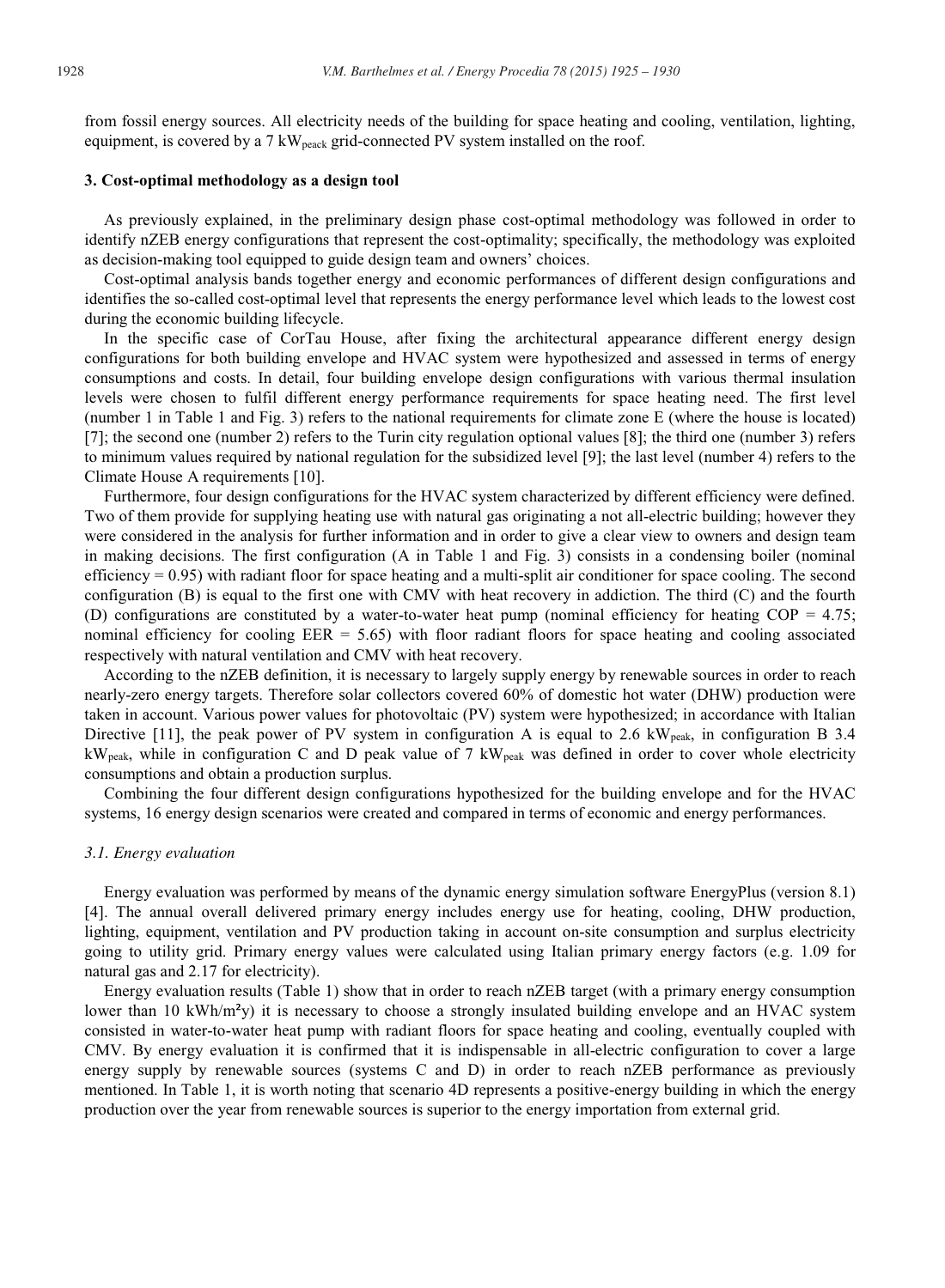Table 1. Primary energy consumptions  $(kWh/m<sup>2</sup>y)$  and possible nZEB configurations (grey cells).

| Scenario                          | 1А  | 1B | 1C | 1D | 2A | 2B | 2C | 2D | 3A | 3B | 3C           | 3D   | 4A | 4B | 4C | 4D   |
|-----------------------------------|-----|----|----|----|----|----|----|----|----|----|--------------|------|----|----|----|------|
| Primary<br>Energy<br>$(kWh/m^2y)$ | 114 | 87 | 41 | 32 | 79 | 56 | 12 | 6  | 72 | 49 | $\mathbf{r}$ | 0.03 | 65 | 46 |    | $-5$ |

## *3.2. Economic valuation*

Economic valuation was performed according to global cost method from European Standard EN 15459:2007 [5]. For each energy design scenario global cost was valuated; it consists in the estimation of the net-present value of all costs incurring in a defined calculation period, taking into account the residual values of components with longer lifetime. In detail, global cost is determined by summing up the global costs (that means actualized with an appropriate discount rate) of initial investment costs, periodic and replacement costs, annual costs and energy costs and subtracting the global cost of the final value; it can be written as:

$$
C_{\alpha}(\tau) = C_{i} + \sum_{j} \left[ \sum_{t=1}^{r} (C_{\alpha_{i}}(j) * R_{\alpha}(i)) - V_{r,\tau}(j) \right]
$$
\n(1)

where  $C_G(\tau)$  represents the global cost referred to starting year  $\tau_0$ ,  $C_1$  is the initial investment cost,  $C_{a,i}(j)$  is the annual cost for component j at the year i (including running costs and periodic or replacement costs),  $R_d$  (i) is the discount rate for year i,  $V_{f,\tau}(j)$  is the final value of component j at the end of the calculation period (referred to the starting year  $\tau_0$ ).

In CorTau House economic valuation the duration of the calculation period was set to 30 years while the discount rate was fixed at 3%. Results stability was tested through some sensitivity analyses that confirmed the outcome obtained in terms of cost-optimal level.

#### *3.3. The cost-optimal level*

After energy and economic assessing, it was possible to draw cost-optimal graph in which primary energy consumption (kWh/m<sup>2</sup>year) on the x-axis was plotted versus global cost on the y-axis ( $\epsilon/m^2$ ) (Fig. 3). Each point on the graph represents a different design scenario in terms of energy and economic performance. The positions of the different scenarios allowed drawing the trend of the dotted broken line representing the so-called cost-curve, the minimum of which represents the cost-optimal level.



Fig. 3. Cost optimal graph and nZEB configurations.